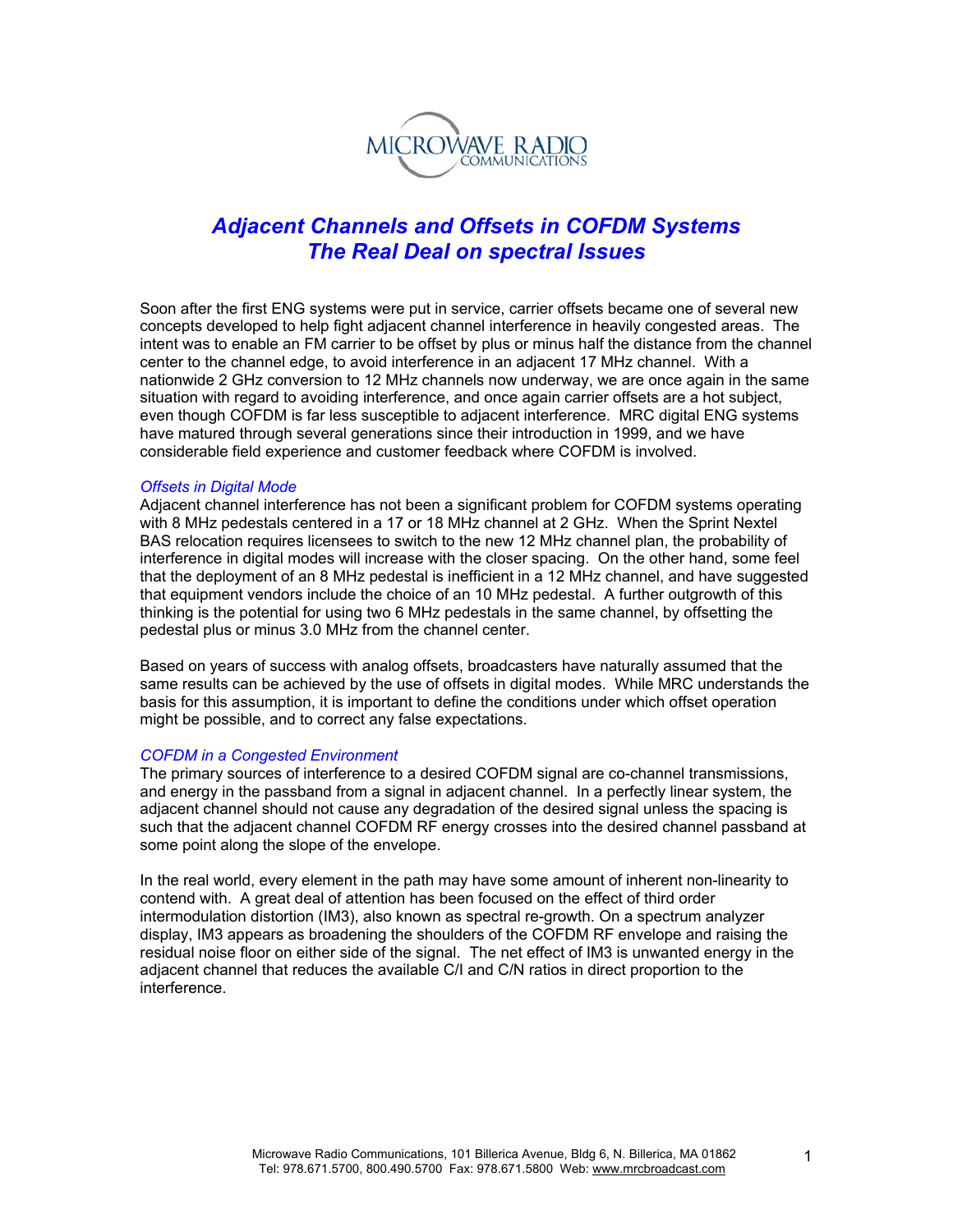

*Figure 1 - Third Order Intermod due to non-linear elements*

While RF and IF filters are helpful in preventing signals outside of the desired passband from entering the receiver chain, their role in preventing the effects of spectral regrowth may not be well understood. With reference to figure 1, an ideal COFDM envelope with an 8 MHz pedestal is shown in a 12 MHz channel, just as it would be in the narrowed 2 GHz BAS band. The envelope skirts are perfectly shaped and maintain their energy within the channel boundaries. In channel 2, an identical signal has been passed through a non-linear amplifier stage, adding significant spectral regrowth. The energy generated by this intermodulation process is spilling over the channel boundaries and will cause interference in both adjacent channels. *No Receive filtering can prevent this from happening, since the interference is in the desired passband.* If a 12 MHz channel were to be occupied by adjacent 6 MHz pedestals, the potential for problems would be greatly increased. There is the question of how to assure that a 6 MHz pedestal with a 3 MHz offset will meet the FCC emission mask for part 74.

The generation of IM3 products can only be controlled by careful design of the microwave amplifier stages in both the transmitter and in the receiver, and also by training operators to observe maximum output power limitations and receiver input levels. There is a natural tendency to run an ENG transmitter at full power at all times, and particularly when the going gets rough. In digital mode, more RF power is not always the answer, and in fact a power reduction may save the day.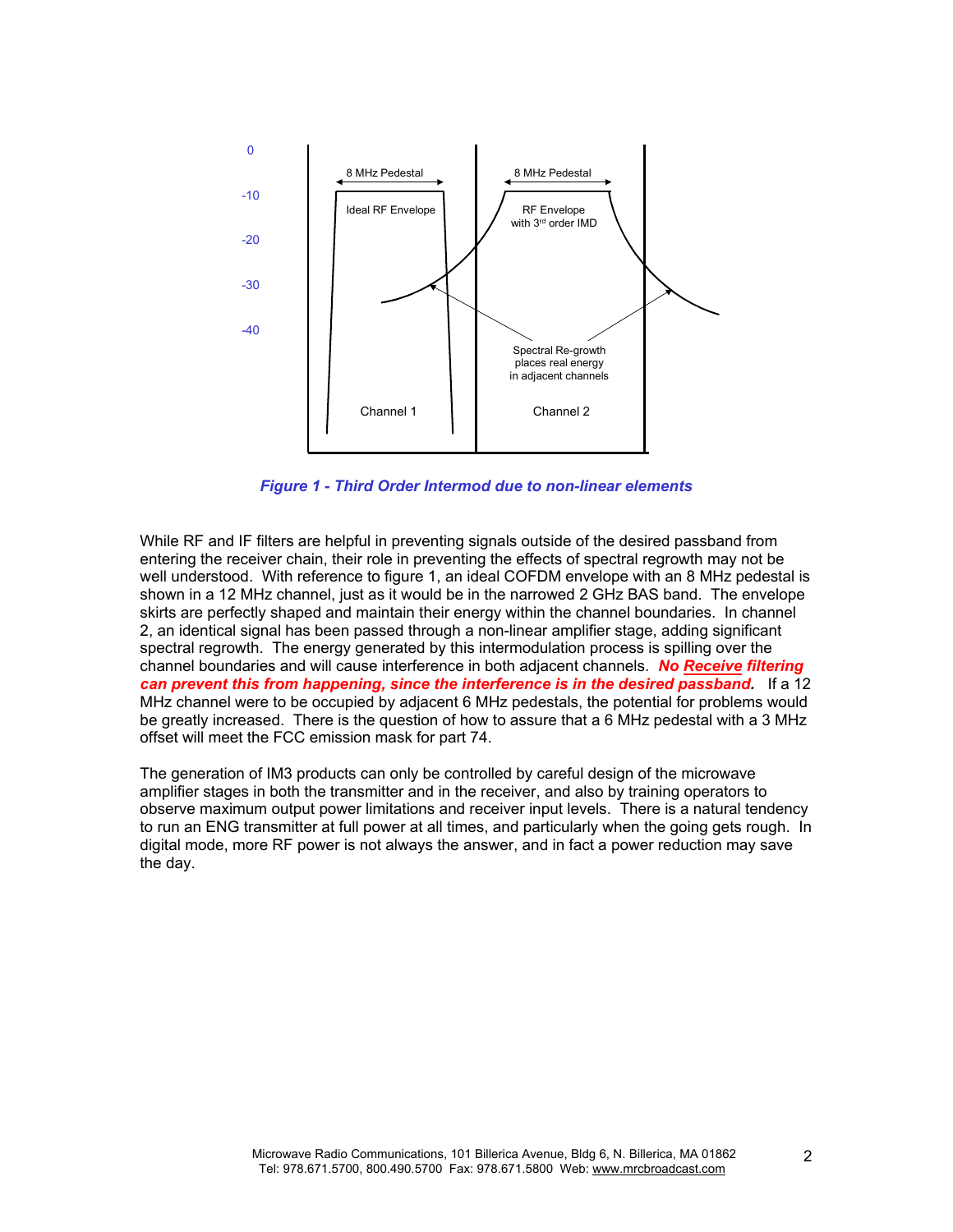

# *Figure 2 - Adjacent CodeRunner 2 Transmitters with 6 MHz COFDM pedestals*

Figure 2 is an actual spectrum analyzer plot of two MRC CodeRunner 2 transmitters, running QPSK at 5.5 Watts in one 12 MHz channel. The shoulders of each 6 MHz envelope do not show any signs of broadening until they reach a point 45 dB below the mean power output (blue trace). However, when operated at full power in a 3.0 MHz offset mode, the slope crosses into the next channel between 25 and 30 dB below mean output, and does not be meet the FCC Part 74 BAS emission rules, which state:

"74.637 (a)(2) When using transmissions employing digital modulation techniques: (i) For operating frequencies below 15 GHz, in any 4 kHz reference bandwidth (BREF), the center frequency of which is removed from the assigned frequency by more than 50 percent up to and including 250 percent of the authorized bandwidth: As specified by the following equation but in no event less than 50 decibels:

 $A = 35 + 0.8$  (G - 50) + 10 Log<sub>10</sub> B (Attenuation greater than 80 decibels is not required.)

Where:

- A = Attenuation (in decibels) below the mean output power level.
- G = Percent removed from the carrier frequency.
- B = Authorized bandwidth in megahertz."

Since the channel edge is exactly 50% of the total channel width away from the center, applying the formula provides the following result :

 $A = 35 + 0.8$  (50-50) + 10log 12  $A = 45.8$  dB down from mean power output

However, the FCC rules state that the attenuation must be "in no event less than 50 decibels", therefore the acceptable value defaults to -50 dB at 6.0 MHz from the channel center, as referenced to mean power output.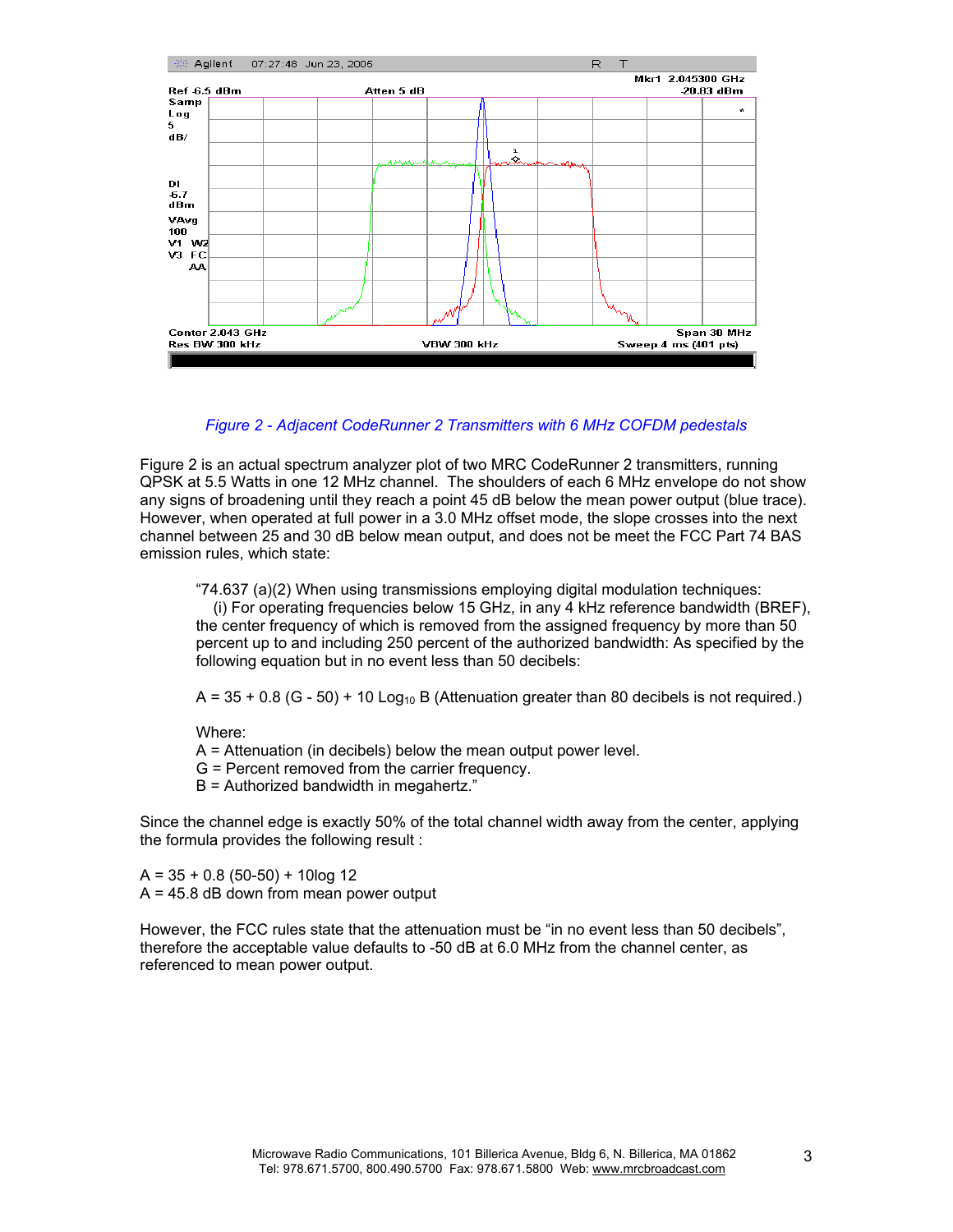

*Figure 3 – FCC emission mask for Part 74 digital operation* 

With reference to the *theoretical* power spectrum density mask in ESTI EN 300 744V1.5.1 for DVB-T in the 2K carrier mode, the attenuation on the slope of a 6 MHz pedestal is in the range of –50 to –52dB below mean power output, which represents the best that anyone can expect under ideal lab conditions.

#### *The best case, theoretical DVB-T power spectrum for a 6 MHz 2K-carrier pedestal operating at plus or minus 3.0 MHz from the center of a 12 MHz channel would just meet the FCC emission mask, with zero margin for regrowth, if operated at full power.*

Knowing the best case theoretical limits, it is now clear that real world operation would require each transmitter to reduce its output power by 3 to 6 dB or more, regardless of who manufactured the radio. The RF power "back-off" factor depends on the total  $3<sup>rd</sup>$  order intermodulation products, and the point at which the shoulders of the envelope begin to broaden.